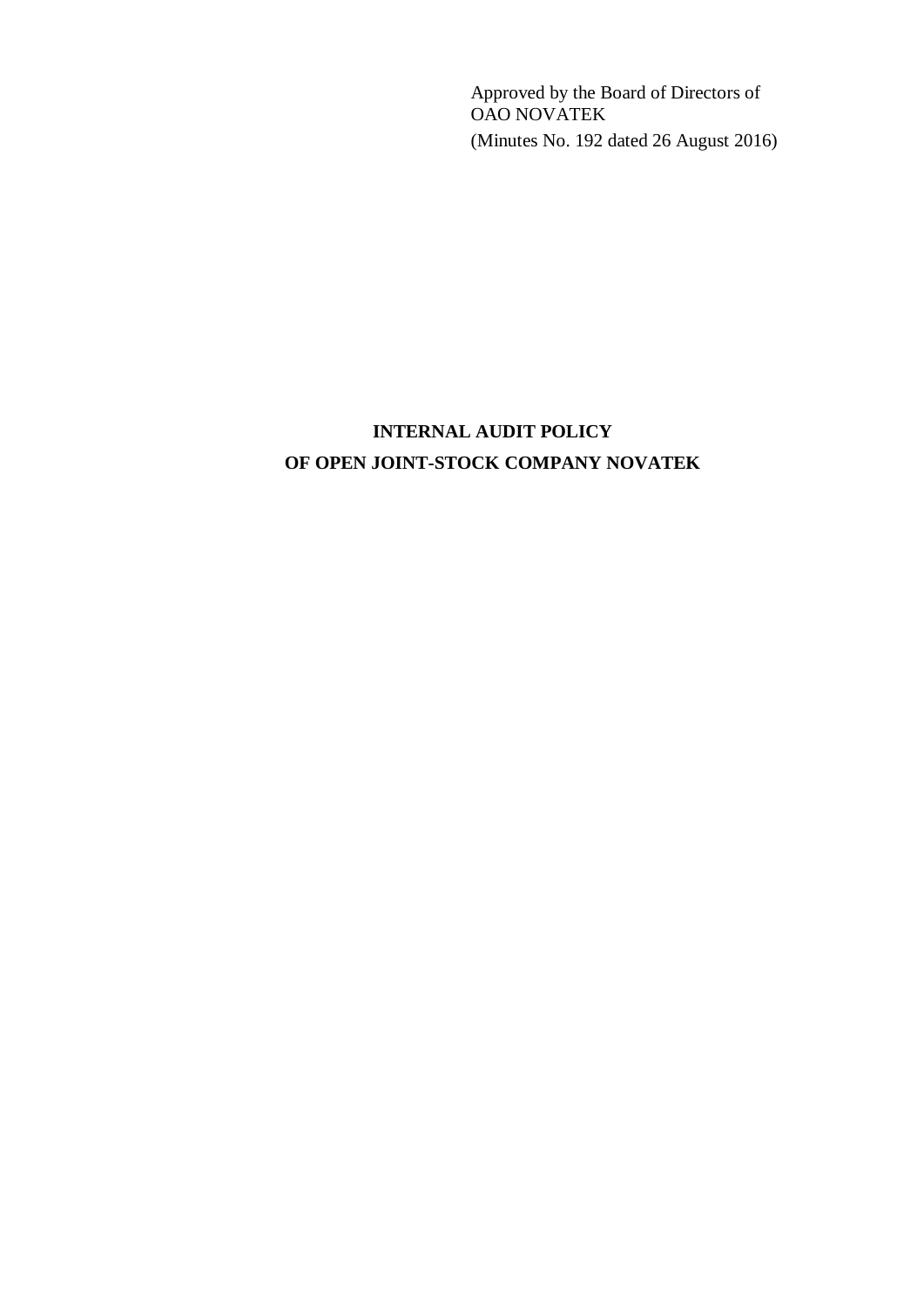## **TABLE OF CONTENTS**

| ARTICLE 1. GENERAL PROVISIONS                             | 3              |
|-----------------------------------------------------------|----------------|
| ARTICLE 2. TERMS AND DEFINITIONS                          | 3              |
| ARTICLE 3. INTERNAL AUDIT GOALS, OBJECTIVES AND FUNCTIONS | $\overline{4}$ |
| ARTICLE 4. INTERNAL AUDIT AUTHORITIES                     | 6              |
| ARTICLE 5. INTERNAL AUDIT ACCOUNTABILITY                  | 7              |
| ARTICLE 6. INTERNAL AUDIT INTERFACE WITH OTHER ENTITIES   | 8              |
| ARTICLE 7. INTERNAL AUDIT PLANNING AND PERFORMANCE        | 9              |
| ARTICLE 8. INTERNAL AUDIT QUALITY CONTROL AND ASSESSMENT  | 9              |
| ARTICLE 9. FINAL PROVISIONS                               | 11             |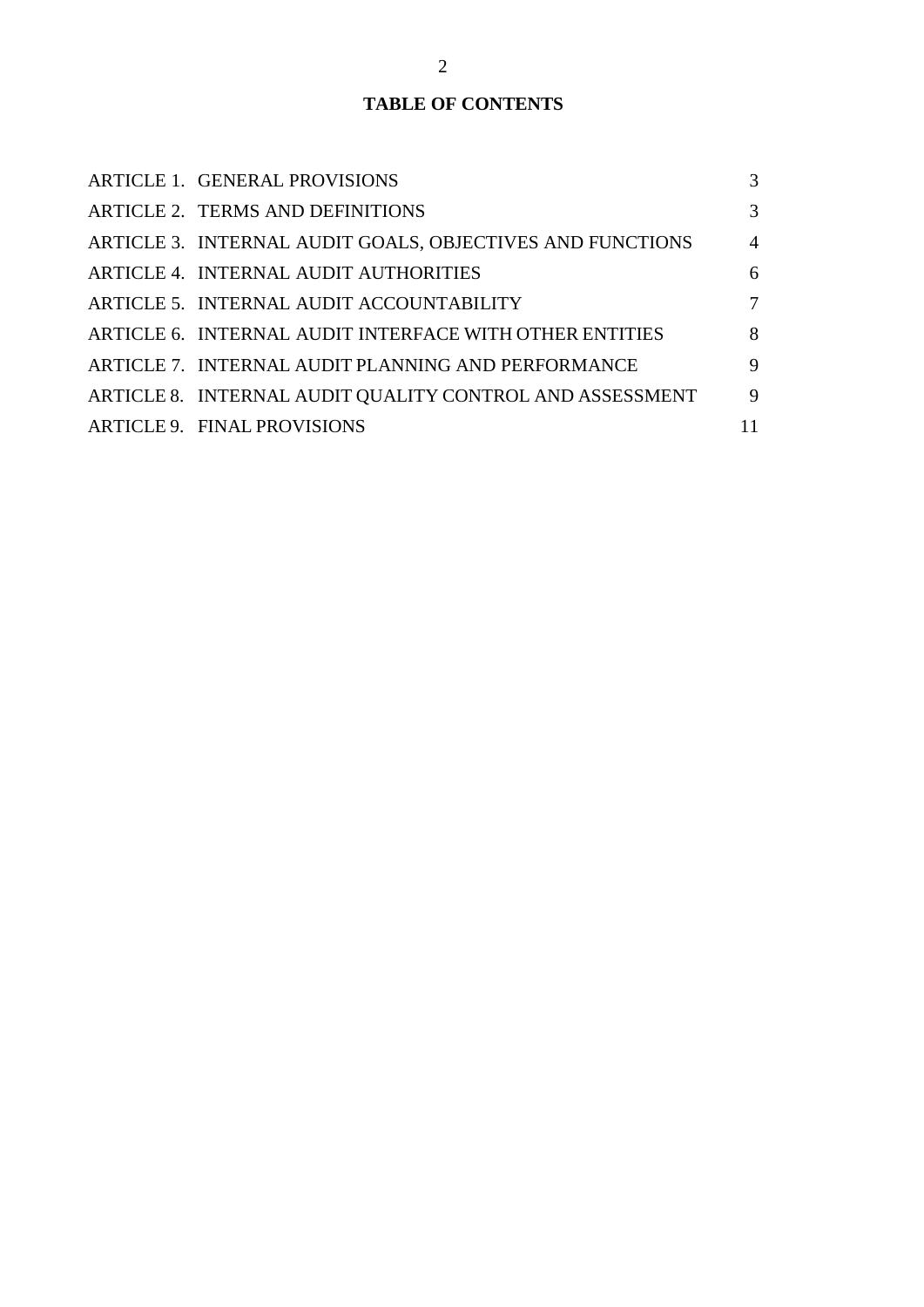#### **Article 1. GENERAL PROVISIONS**

1.1. This Internal Audit Policy of Joint-Stock Company NOVATEK (hereinafter referred to as the *"Regulations")* is developed in accordance with the applicable legislation of the Russian Federation, the Articles of Association of Joint-Stock Company NOVATEK (hereinafter referred to as the *"Company" or "NOVATEK"),* Regulations on the Board of Directors of NOVATEK, Regulations on the Audit Committee of the Board of Directors of NOVATEK, Corporate Governance Code recommended by Letter of the Bank of Russia No. 06-52/2463 dated April 10, 2014, and takes account of international practice (specifically, international professional internal audit standards of Institute of Internal Auditors) to the extent not contradictory to the applicable legislation of the Russian Federation, regulations on business units of the Company, and other local regulatory documents of the Company.

1.2. The Policy is a local regulatory document of the Company outlining goals, objectives, functions and authorities of internal audit, its place within the organizational chart, the procedure for interaction between internal audit and external auditor and other subjects of the internal control system, the procedure for planning and implementation of activities, as well as the procedure for NOVATEK's internal audit quality control and performance appraisal.

#### **Article 2. TERMS AND DEFINITIONS**

2.1. **Internal audit** means a function performed by the Company through the establishment of a business unit - the Internal Audit Division - to conduct a regular and independent assessment of reliability and efficiency of the risk management and internal control system, as well as corporate governance practice whereby generally accepted international internal auditing standards are applied.

2.2. **NOVATEK Group** means the Company and its controlled entities.

2.3. **Executive Bodies** means members of the Company's Management Board, Controlled Entities' CEOs and their deputies, supervisors of the Company's and Controlled Entities' business units reporting directly to the Chairman of the Management Board and the Controlled Entity CEO respectively.

2.4. **Controlled Entity** means a business entity, including one set up outside Russia, in which NOVATEK directly or indirectly holds more than 25 percent of shares (participation interests).

2.5. **Corporate Governance** means a system of relationships between NOVATEK's executive bodies, its Board of Directors, shareholders and the Controlled Entities.

2.6. **Internal Control System** means the totality of organizational measures, techniques, procedures, corporate culture standards, and actions taken by the executive bodies of the Company and its controlled entities to ensure financial stability of the Company, reach an optimal balance between growth of the Company's value, profitability, and risks, carry on economic activities efficiently and consistently, protect assets, reveal, correct, and prevent any breaches, prepare true and accurate financial reports in due time, and thus enhance investment appeal of the Company.

2.7. **Risk Management System** means the totality of processes performed by the Board of Directors, the executive bodies of the Company and its controlled entities, business units, and employees and aimed at management of risks and possibilities affecting creation and preservation of the Company's value.

#### **Article 3. INTERNAL AUDIT GOALS, OBJECTIVES AND FUNCTIONS**

3.1. The goal of internal audit shall be to assist the Board of Directors and executive bodies in making governance in the Company and its Controlled Entities more efficient, improving their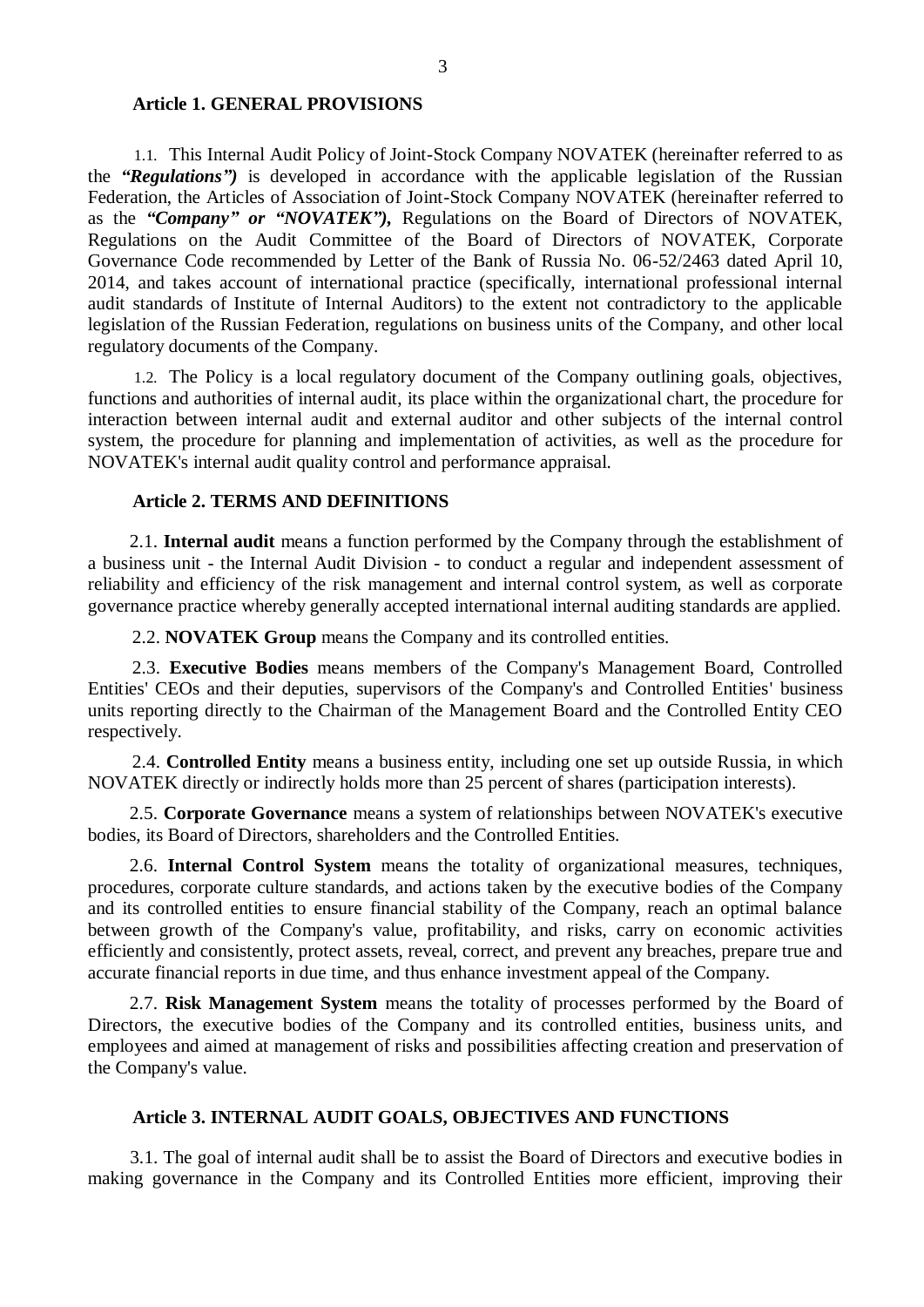financial and economic activities by means of a systemic and consistent approach to analyzing and evaluating the risk management and internal control system as well as of corporate governance as a tool to give reasonable assurance that NOVATEK Group will achieve the set strategic goals.

3.2. Objectives of internal audit shall be:

1) assistance to the Company executive bodies and the Company employees in developing, and monitoring the implementation of, procedures and activities to improve the Company's risk management and internal control system and corporate governance;

2) coordination of activities with external auditor of the Company and persons providing consulting services in the area of risk management, internal control, and corporate governance;

3) performance of internal audit of Controlled Entities according to the established procedure;

4) preparation and submission to the Board of Directors and the executive bodies of reports based on results of activities of the Internal Audit Division, including those with information on substantial risks, defects, results, and efficiency of corrective actions aimed at eliminating of the defects revealed, results of fulfillment of internal audit performance plan, results of assessment of actual state, reliability, and efficiency of the risk management, internal control, and corporate governance system;

5) check for compliance by members of the executive bodies of the Company and its employees with provisions of the applicable legislation and internal policies of the Company concerning insider information and anti-corruption activities as well as compliance with the Company's Code of Business Ethics.

3.3. To address the objectives, internal audit shall perform the following functions in the following areas:

3.3.1. Assessment of the internal control system reliability and efficiency:

1) analyzing compliance of objectives of the business processes, projects, and structural divisions of the Company with the NOVATEK Group goals, checks into how reliability and integrity of business processes (activities) and information systems is assured, including reliability of procedures counteracting unlawful acts, abuse, and corruption;

2) checking how reliability of accounting (financial), statistical, management, and other report is assured, determining the extent to which the results of the business processes and activities of the Company's structural divisions correspond to the goals set;

3) determining adequacy of the criteria established by the executive bodies for analyzing the extent to which the goals set are achieved;

4) detecting defects of the internal control system which prevented (prevent) the Company from achieving the goals set;

5) assessing the results of activities aimed at eliminating breaches and defects and improving the internal control system, which are implemented by the Company at all management levels;

6) checking efficiency and practicability of the use of resources;

7) checking how assets are safeguarded;

8) checking compliance with the requirements of the applicable legislation and the Company's Articles of Association and internal documents.

3.3.2. Assessment of the risk management system reliability and efficiency:

1) checking sufficiency and maturity of the risk management system elements necessary for efficient management of risks (goals and objectives, infrastructure, process organization, regulatory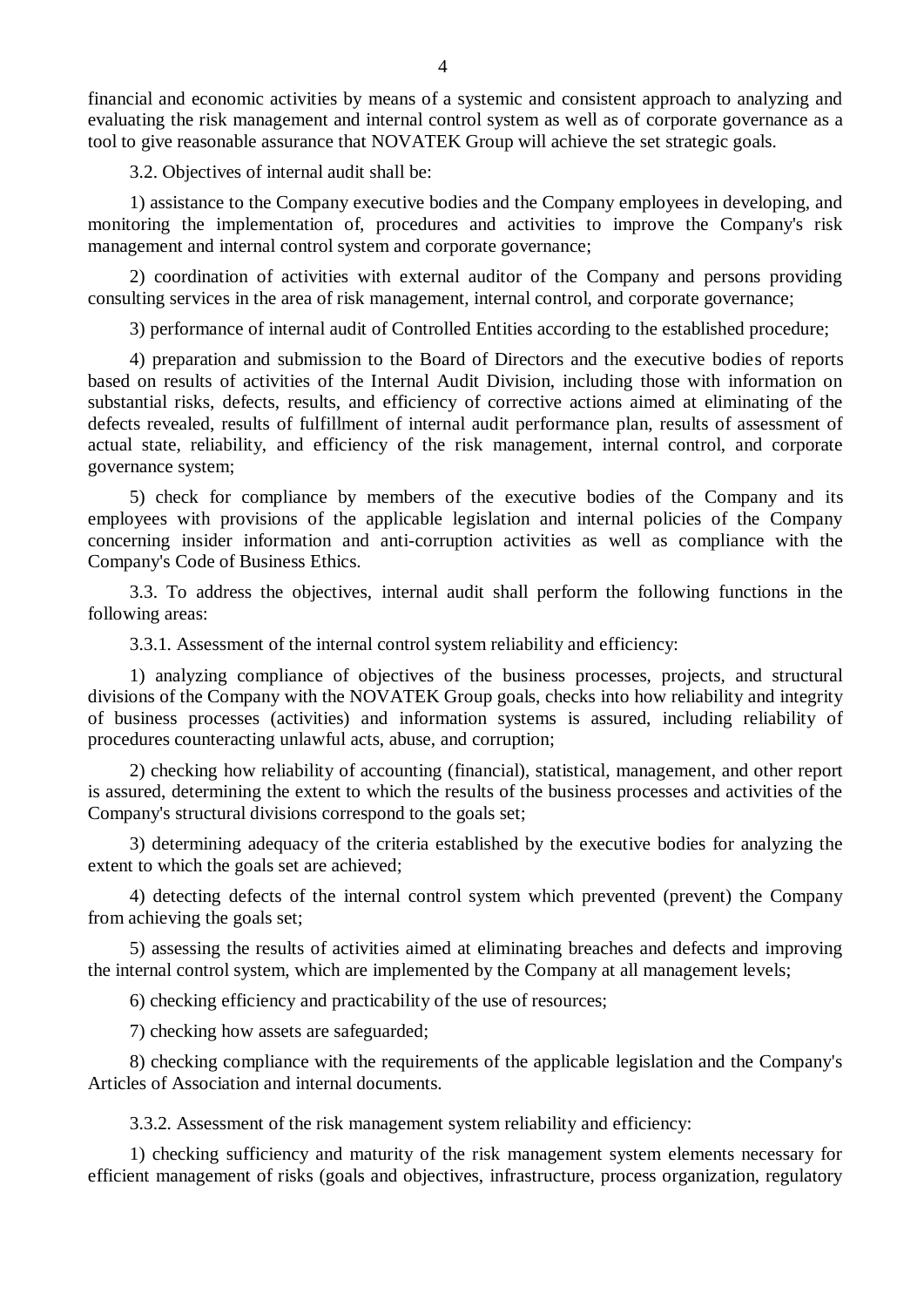and methodological support, interaction of structural divisions in the framework of the risk management system, reporting);

2) checking completeness of detection and accuracy of risk assessment by the Company's and Controlled Entities' management at all governance levels;

3) checking efficiency of control procedures and other activities related to risk management, including efficiency of the use of funds allocated to such purposes;

4) analyzing information on occurred risks (breaches detected by internal audits, legal proceedings and in other occasions).

3.3.3. Assessment of corporate governance:

1) checking compliance with ethical principles and corporate values of the Company;

2) checking the procedure for goal setting in the Company and Controlled Entities, monitoring them and following up on them;

3) checking the level of regulatory support and information interaction procedures (including those concerning internal control and risk management) at all levels of the Company's and Controlled Entities' governance, including interaction with stakeholders;

4) checking the enforcement of shareholders' rights, including rights of Controlled Entities, and the efficiency of interactions with stakeholders;

5) checking disclosure procedures for information on the Company's and Controlled Entities' activities.

3.4. To address the set objectives and achieve the goals, the internal audit shall:

- perform internal audits (the "audits") based on an approved Internal Audit Work Plan;

- perform other checks and other tasks when requested/instructed to do so by the Board of Directors Audit Committee and/or the Company's executive bodies within its scope of authority, including based on information received via the Company's Hotline;

- perform comprehensive check (revision) of audited entities' activities, which shall comprise desktop and site audits to see if financial and business activities done are legal and if these are recorded reliably and accurately in relevant accounting (financial) statements;

- analyze audited entities to survey certain aspects of their activities and assess the status of certain areas of the audited entity;

- advise the Company's executive bodies on risk management, internal control and corporate governance (provided that the internal audit retains its independence and unbiased approach);

- monitor the implementation by NOVATEK Group of the action plans to fix deficiencies and breaches and to improve the internal control system, as approved by the audited entities' chief executive officers following respective audits;

- provide follow-up control over NOVATEK Group's financial and business activities;

- assist the Company's executive bodies in investigating in-bad-faith/unlawful actions by employees and third parties;

- develop and update internal regulations that govern the activities of internal audit (internal audit methodology);

- perform internal audit of Controlled Entities according to the established procedure;

- elaborate an internal audit annual plan prioritizing its activities;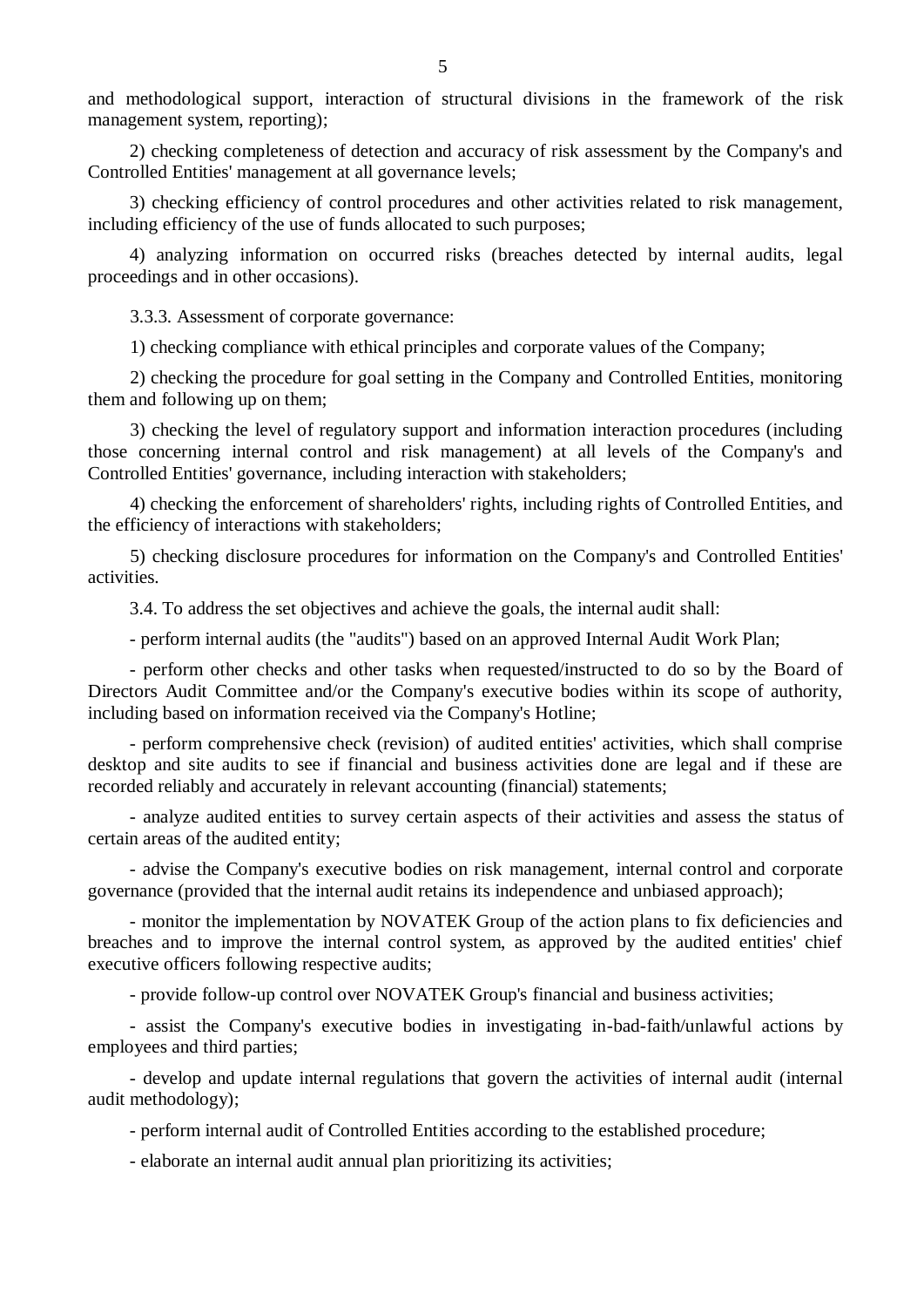- coordinate activities with the Company's external auditor and persons providing consulting services in risk management, internal control, and corporate governance;

- interact with the Company's business units concerning the internal audit activities;

- perform other functions being essential to address the tasks set for internal audit in the Company.

#### **Article 4. INTERNAL AUDIT AUTHORITIES**

4.1. The Head of the Internal Audit Division shall be authorized to:

- directly approach the Chairman of the Board of Directors, the Chairman of the BoD Audit Committee and the Chairman of the Management Board;

- request and receive from the Company executive bodies any information and materials required to perform his/her functions;

- review current and forward-looking business plans, plan and program status reports and resolutions of the Board of Directors and executive bodies of the Company;

- make suggestions to the BoD Audit Committee and the Company executive bodies regarding improvement of the existing systems, processes, standards and business methods and make comments regarding any matters within the internal audit's scope of authority;

- engage Company employees and external experts in the performance of audits and other tasks in accordance with the procedure set by the Company's regulations and rules;

- take part as an attendee in meetings and sessions of the Company's operating bodies (committees, commissions, working groups, etc.);

The Head of the Internal Audit Division shall not be entitled to manage business functions requiring decision-making related to audited entities.

4.2. Internal auditors are authorized to:

- request and receive unimpaired access to any assets, documents, accounting entries and other information (including electronic) related to the activities of the Company and Controlled Entities in accordance with the procedure established in the Company as required to perform their functions; copy relevant documents and photograph and capture on video facts related to the business activities of the Company and Controlled Entities;

- interview executive bodies and employees of the Company and Controlled Entities in the course of audits;

- use information resources and computer software of the business units for the purposes of internal audit in accordance with the established procedure;

- scrutinize and assess any documents requested in the course of audits and send such documents and/or relevant information to the Head of the Internal Audit Division;

- request and receive necessary help from the employees of the audited business units as well as employees of other units/functions of the Company and Controlled Entities;

- perform other activities required to achieve the audit objectives.

4.3. To avoid potential conflict of interests (when there is a risk of internal audit not being independent and auditor's opinion not being unbiased) the Head of the Internal Audit and the internal auditors shall abstain from: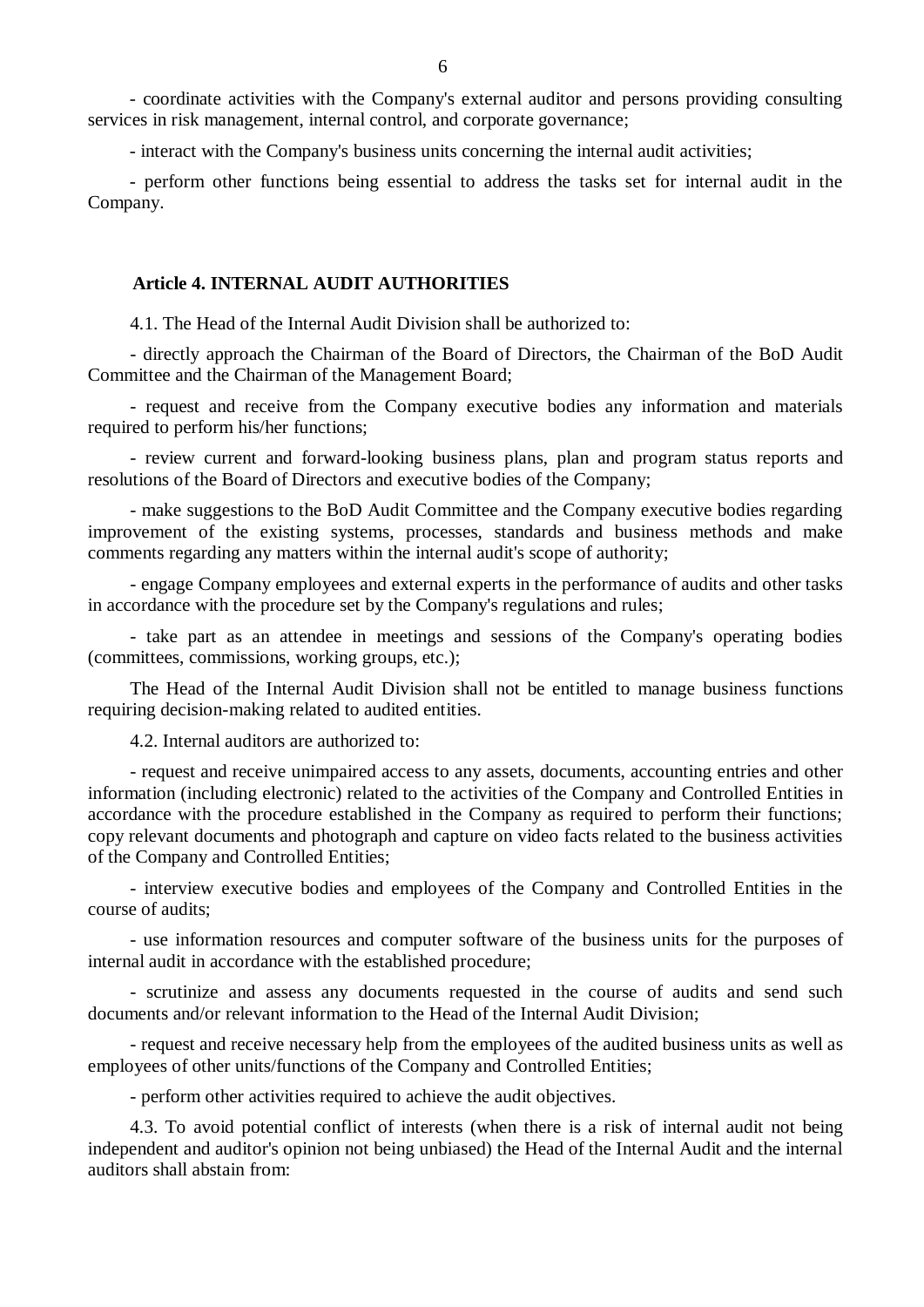- checking the fields of work they were responsible for throughout the year preceding the check;

- taking part in the checks and other assignments when a competitive professional or personal interest is present (having financial, material, familial or any other interest in the activity of audited entities);

- taking part in any activity that could impair their impartiality or be deemed impairing it;

- managing employees of other business units unless such employees were assigned to participate in performing the check.

4.4. The Head of the Internal Audit Division and internal auditors shall not:

- refrain from disclosing any material facts known to them, which may distort the audit report's data if suppressed;

- use or disclose confidential information without proper authorization unless such disclosure is required by law;

- accept presents that may prejudice an internal auditor's professional opinion or be regarded as prejudicial.

4.5. Internal auditors shall inform the Head of the Internal Audit Division about any limitations of their authority and arising conflicts of interest. The Head of the Internal Audit shall inform the Chairman of the Management Board and the BoD Audit Committee about the existing limitations and possible impact of such limitations.

#### **Article 5. INTERNAL AUDIT ACCOUNTABILITY**

5.1. The internal audit function shall be implemented in the Company by means of establishing a separate division, the Internal Audit Division.

5.2. In terms of functions, the Internal Audit Division is accountable to the Board of Directors, which means:

1) approval of the Internal Audit Policy that determines the internal audit goals, objectives, and authorities;

2) passing resolutions to appoint and dismiss the head of internal audit as well as resolutions on the remuneration for the head of internal audit;

3) approval by the Board of Directors of the Internal Audit Division's Work Plan;

4) the Board of Directors receiving information about the status of the work plan execution and the performance of internal audit;

5) consideration by the Board of Directors Audit Committee of substantial restrictions of authorities of the Internal Audit Division which may adversely impact the internal audit performance;

6) the Internal Audit Division submitting its annual performance report to the Board of Directors.

5.3. In terms of administration, the Internal Audit Division is accountable to the sole executive body of the Company, the Chairman of the Management Committee, which means:

1) allocation of necessary funds within the approved Internal Audit Division budget;

2) receiving Internal Audit Division's performance reports;

3) giving support in interacting with divisions of the Company;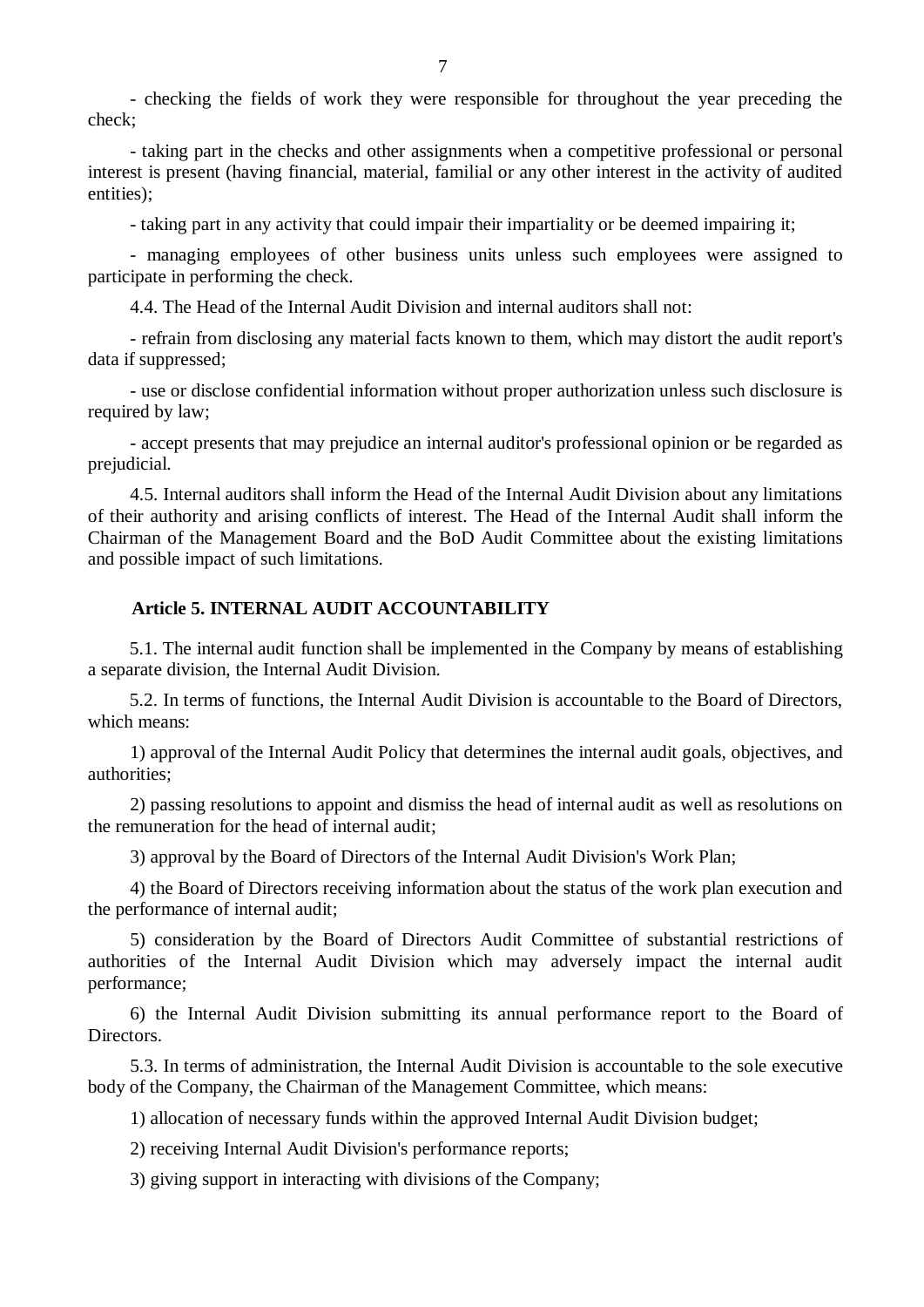4 ) administration of the Internal Audit Division's policies and procedures.

5.4. The Head of the Internal Audit Division shall be appointed and dismissed by the Chairman of the Management Board based on a respective resolution by the Company's Board of Directors.

5.5. Remuneration to the Head of the Internal Audit Division

1) For discharging their functions, the Head of the Internal Audit Division shall receive remuneration (salary), the amount of which shall be determined by the Board of Directors.

2) Bonuses shall be paid to the Head of the Internal Audit Division based on performance in the 1st and 2nd half-year periods in the amount of 60 percent of the total remuneration that the Head of the Internal Audit Division received in the reporting period.

2) The Regulations on NOVATEK Employees' Compensation and Incentives shall not apply to the Head of the Internal Audit Division as regards salary determination and change (exclusive of changing salary due to indexation as per the procedure established in the Collective Bargaining Agreement) and bonus payment.

3) The remuneration (salary) and bonuses shall be paid to the Head of the Internal Audit Division within the time limit specified for salary and bonus payment to the Company's employees.

4) The Head of the Internal Audit Division shall be entitled to receive remuneration as a member of NOVATEK Group's Revision Commissions in the amount and in the manner specified in the Company's internal documents and by resolutions of the NOVATEK Group authorized management bodies.

## **Article 6. INTERNAL AUDIT INTERFACE WITH OTHER ENTITIES**

6.1. Internal audit and the external auditor shall interact in the process of:

- exchanging information about the results of NOVATEK Group internal control system efficiency assessment, including when preparing accounting (financial) statements;

- discussing the internal audit's and external auditor's work plans to coordinate them and minimize activities doubling;

- analyzing the efficiency of corrective actions to fix the NOVATEK Group's internal control system deficiencies when preparing accounting (financial) statements.

6.2. Internal audit may use in its activities the deliverables of other internal control system entities, i.e. various Company structural units that due to their functionality monitor and assess the internal control system in their respective aspects as does the internal audit.

## **Article 7. INTERNAL AUDIT PLANNING AND PERFORMANCE**

7.1. The Head of the Internal Audit Division shall annually develop the internal audit work plan, which shall include scheduled audits and other actions by the internal audit.

7.2. Scheduled audits shall be the Internal Audit Division's principal activity. In addition, the head shall include the following actions in the time budget:

- advising the Company's executive bodies on risk management, internal control and corporate governance;

- developing and updating internal regulations that govern the activities of internal audit (internal audit methodology);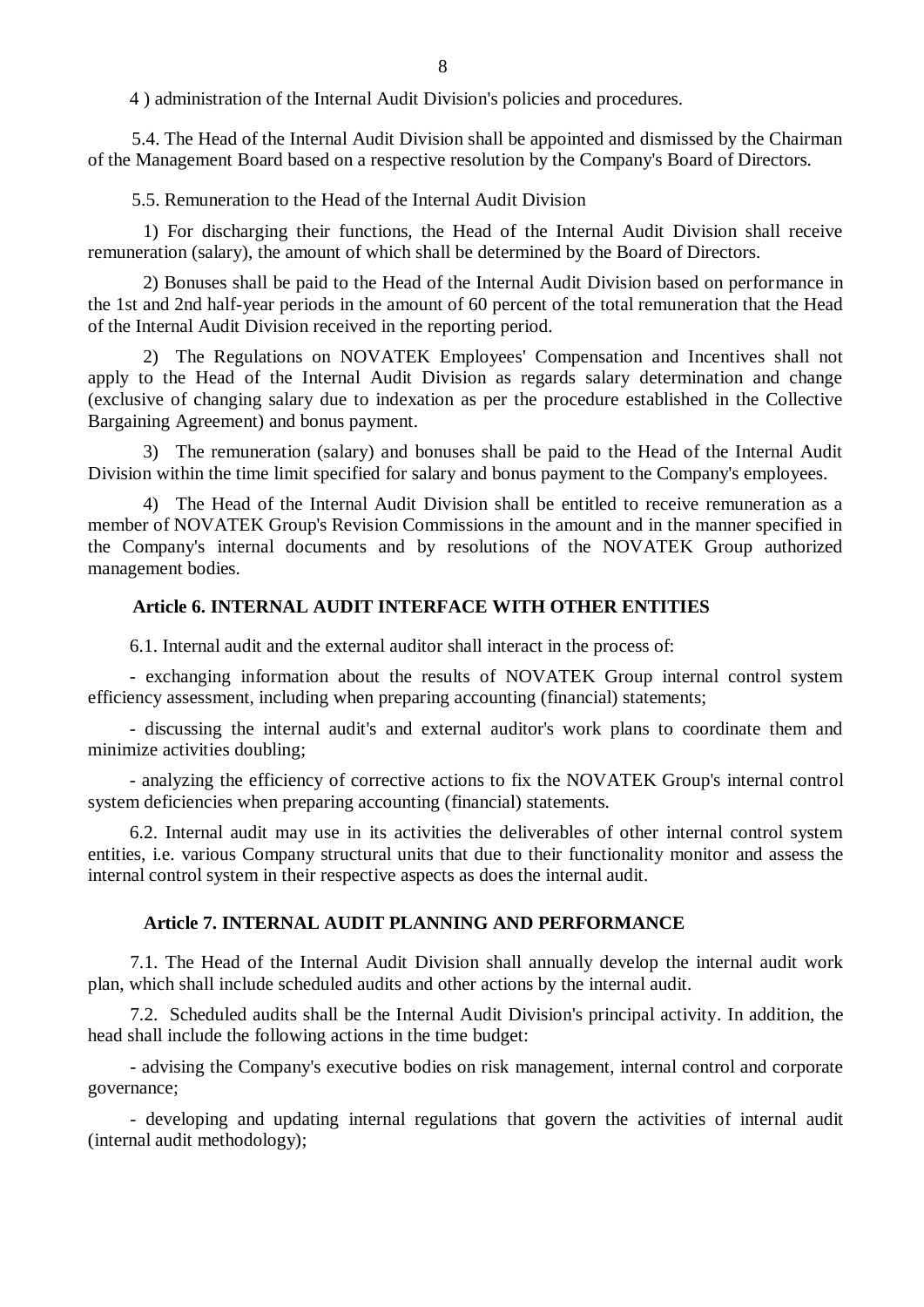- monitoring the implementation by the Company and Controlled Entities of the action plans to fix deficiencies and breaches and to improve the internal control system, as approved by the audited entities' chief executive officers following respective audits;

- interacting with the external auditor and the Company's business units concerning the internal audit activities;

- pursuing professional development of internal auditors, etc..

## **Article 8. INTERNAL AUDIT QUALITY CONTROL AND ASSESSMENT**

8.1. The Head of the Internal Audit Division shall develop and implement a quality assessment and improvement program to maintain close control over the Internal Control Division performance quality and appraisal.

8.2. The Head of the Internal Audit Division shall on a regular basis (usually once a year) inform the Company's Chairman and members of the Management Board and report to the BoD Audit Committee on activities performed under the quality assessment and improvement program and on their results, and shall, inter alia, report on the results of internal and external assessments.

8.3. The quality assessment and improvement program shall include:

- a continuous monitoring of the internal audit work quality;
- regular internal assessments of the internal audit work quality;
- regular external assessments of the internal audit work quality;

The quality assessment and improvement program shall also include the procedures for continuous performance measurement and analysis (for instance, the internal audit work plan delivery, recommendations accepted by the executive bodies, the extent to which chief executive officers of audited entities are satisfied with internal audit, etc.).

8.4. Should continuous quality monitoring or a quality assessment (internal or external) reveal any internal audit deficiencies, the head of the Internal Audit Division shall develop a plan to fix the deficiencies and ensure that it is implemented efficiently and timely.

8.5. Continuous quality monitoring

Continuous quality monitoring shall include an ongoing analysis and assessment of the internal audit work quality. Within the continuous quality monitoring, the head of internal audit and/or internal auditors that the former accordingly authorizes shall:

- supervise audits and other activities by internal audit;

- receive feedback from audited units and other stakeholders;

- run random expert examinations of working documents;
- analyze the set work assessment parameters;

- put together the audits budget (for example, for travel expenses), keep working time records;

- analyze other performance indicators (such as the audit cycle duration and acceptance of recommendations).

#### 8.6. Regular internal assessment

Internal auditors shall at least once a year perform regular internal quality self-assessment.

8.6.1. Main objective of regular internal assessment shall be to assess the conformity of internal audit activities to the chosen assessment parameters: